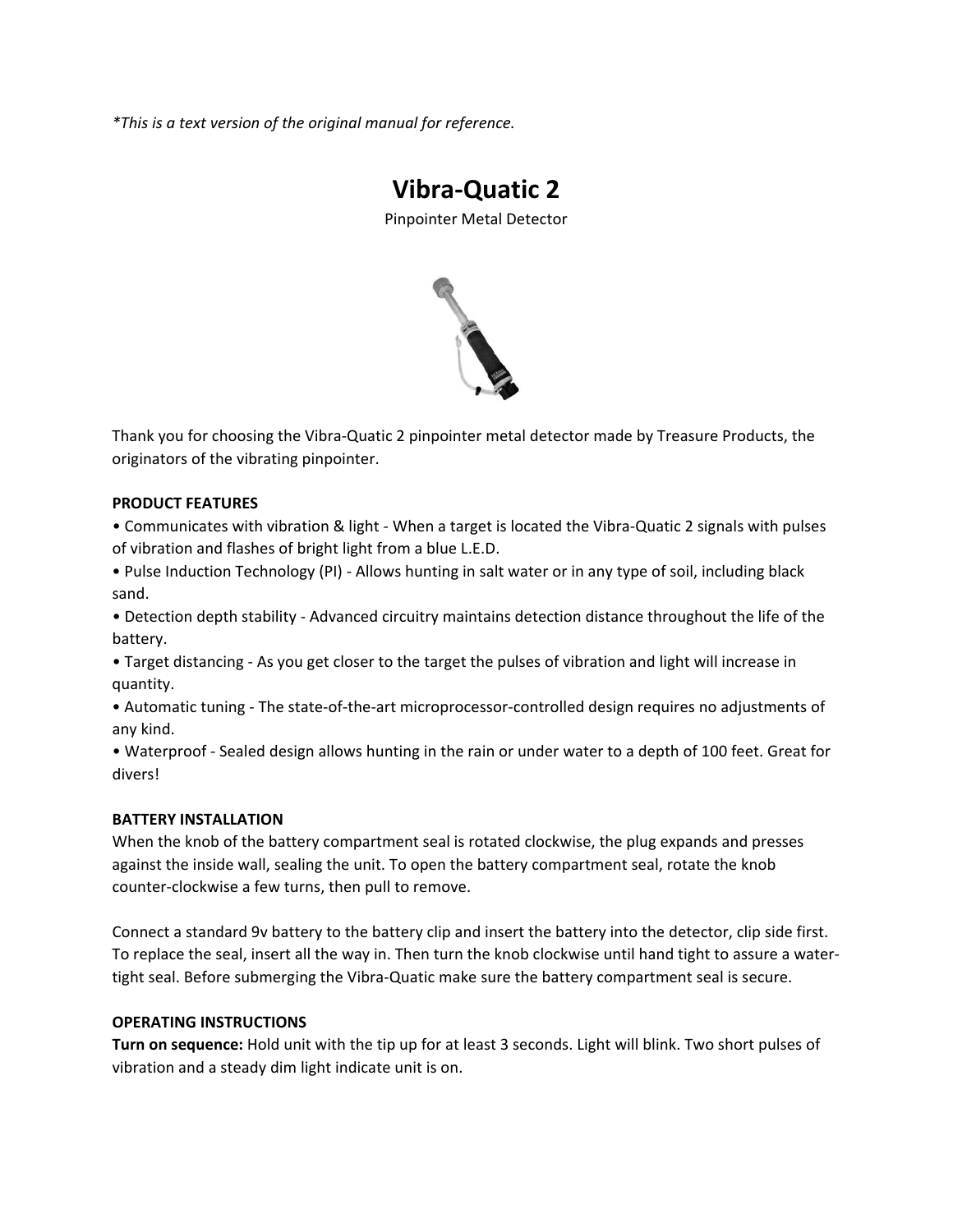**Turn off sequence:** After use, hold unit with tip up for at least 3 seconds. Light will blink. Two long pulses of vibration and no light indicate the unit is off.

**Low battery turn off:** When the battery is low the unit will shut down automatically indicated by four long pulses.

**Operation:** The Vibra‐Quatic communicates through pulses of vibration and bright light. These pulses increase in quantity the closer the tip is to a target. The quantity of pulses is proportional to the target size and distance. The bigger the target, or the closer the probe tip is to the target, the higher the pulse count. You can either probe the soil or sweep the head side to side on the surface you are detecting. The Vibra‐Quatic directs its detection field straight out the tip. This allows you to precisely locate the target.

# **IMPORTANT NOTES**

Raising the detectors tip up while in use will start the turnoff sequence, indicated by a blinking light. Lower the detectors tip within 3 seconds to continue detecting. Unit will not detect when the light is blinking in either the turn‐on or turn‐off sequence. As with any new detector you should practice with known targets to develop your technique.

### **HELPFUL HINTS**

If you continue to hold the detector with the tip up after turn on, then the detector will remain on indefinitely. This feature may be useful if searching with the detector in a vertical position is necessary. You can secure the Vibra-Quatic to your wrist using the attached wrist strap. To adjust fit, press down on the cord lock button and move it to the desired location.

## **CARE AND MAINTANANCE**

Your Vibra‐Quatic is a sensitive electronic instrument. Although it is rugged, care in transporting and handling will extend its life and result in optimum performance. When the Vibra‐Quatic is off there is no drain on the battery. However, if stored for long periods of time, we recommend that the battery be removed to prevent damage to the detector due to a potential battery leak. If the detector has been exposed to salt water always rinse with fresh water and check the battery compartment for any leaks. If water has entered the battery compartment carefully wipe dry and leave open until completely dry.

Always use high quality batteries such as alkaline or nickel metal hydride (NiMH).

# **TREASURE PRODUCTS LIMITED WARRANTY**

#### What does this warranty cover?

Treasure Products warrants that its products are free from defects in material and workmanship under normal use for a period of one (1) year from the date of purchase. Warranty extends only to original purchaser and is not transferable.

# What is not covered by this warranty?

This warranty does not cover any accessories, or any consumables, as to which there shall be no warranty or replacement. This warranty does not cover conditions or damages caused by accidents, alterations or misuse. In addition, damage due to normal wear and tear is not covered by this warranty.